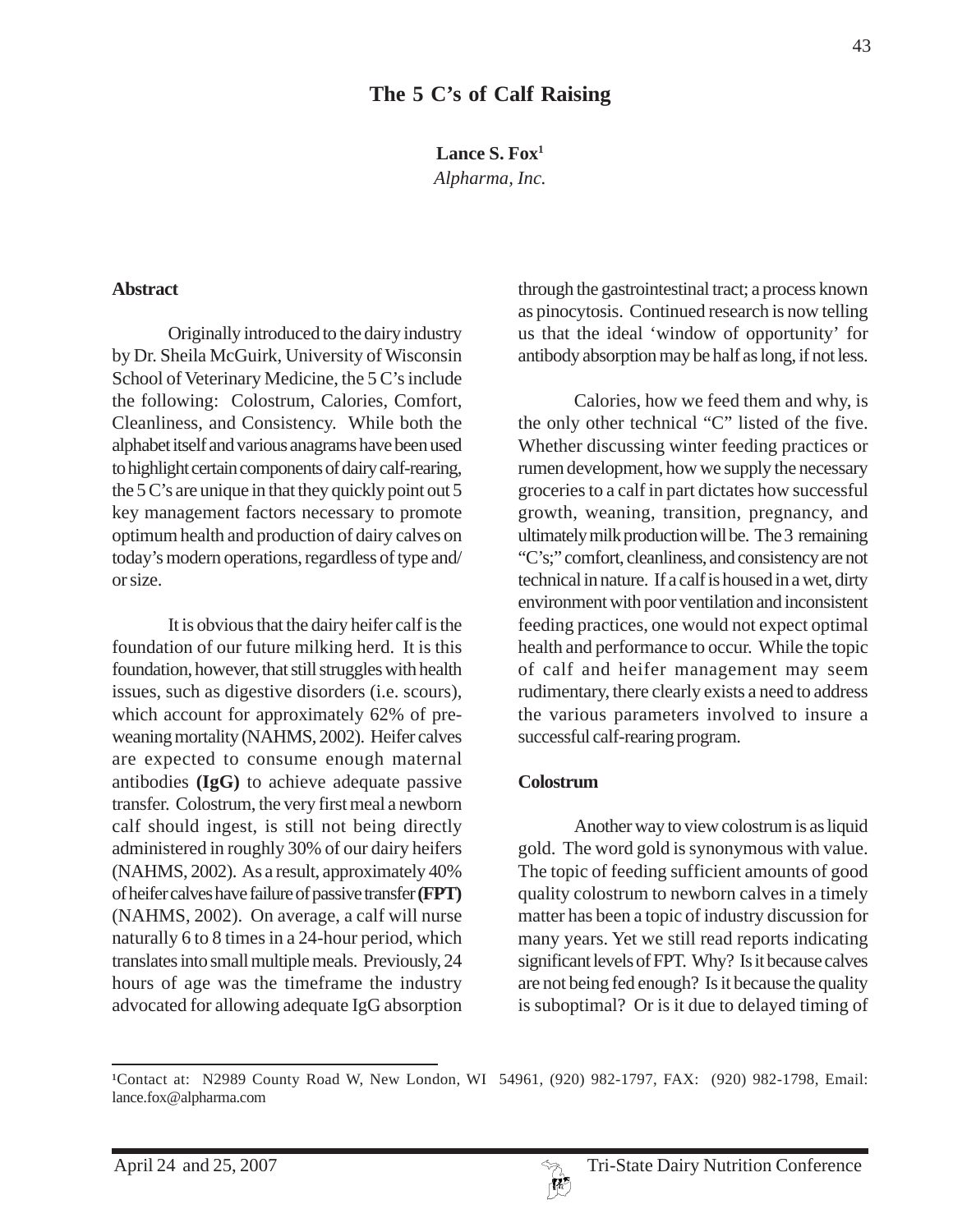administration? The answer is that one or a combination of these issues is likely. Feeding colostrum is similar to putting a puzzle together. Without all the necessary pieces, the puzzle is incomplete. Without colostrum, the calf is at significant risk of increased morbidity, death, and substandard performance, both as a growing heifer and eventually a mature lactating cow. In regards to disease, it is similar to the age old question, "Which came first, the chicken or the egg?" In calves we must ask, "Which comes first, immunity or the pathogen(s)?" In other words, we would like the immune system prepped and ready to go prior to being exposed to harmful pathogens.

In addition to colostrum management, other areas of opportunity exist on the first day of the calf's life. Maternity pen management is one such opportunity. When a calf is born into a communal maternity pen, it is subsequently being introduced to a variety of pathogens shed from mature cows waiting to share that common 'birthing center.' It is not realistic to expect every dairy operation to have individual maternity pens that are thoroughly cleaned between calvings. Yet, if the maternity pen area is cleaned infrequently, the newborn calf is at risk of ingesting its first manure meal well before colostrum. After about an hour, the newborn calf tries to stand. The process of standing normally takes several attempts to achieve upright success, and with each dive into the bedding pack, the possibility of consuming a small amount of manure increases. Many potential pathogens may lie in waiting inside the bedding pack. Salmonella, a species of bacteria that has plagued the dairy industry for years, is a great example. If present, a calf need only ingest about  $1/5<sup>th</sup>$  of a teaspoon of manure, about the size of a pea, to become infected. Other pathogens, such as *E. coli* or Cryptosporidium, may be waiting for their chance to strike as well. Removing the newborn calf from the maternity pen immediately after birth is ideal. However, some producers prefer to have the cow lick the calf off. If this is the case, I encourage those producers to make what I call a

calf landing zone **(CLZ)** where the newborn calf can be immediately placed within the confines of the maternity pen. Straw bales to partition off a corner of the maternity pen work great. It should be a small area, perhaps 15 to 20 square feet. Cows typically do not like to step over the bales. In the northeast part of the U.S. where straw bales are less commonly used, I recommend a 100 to 200 gallon black poly water tank with clean bedding (i.e. shavings). The CLZ will not only allow the cow to lick the calf off, but it will also help reduce the chances of a calf consuming a manure meal or two. Realistically, producers are more likely to clean a small area, like the CLZ, between calvings.

Another portal of entry for pathogens from the environment is the umbilicus. If not sanitized properly, calves are at risk of both navel ill and joint ill; the latter a result of septicemia. Dipping is preferred to spraying, primarily because of adequate contact. Seven percent tincture of iodine has been the disinfectant of choice for years. Disposing of the disinfectant between each dipping is advised and using a designated navel dip cup or disposable device such as a Dixie® cup or large syringe case is warranted.

It has been said that one gallon or 4 quarts (i.e. 4 L) of colostrum is important, especially in Holstein calves. Why not 2 or even 3 quarts? In smaller breeds, such as Jersey calves, smaller amounts should be given and repeated as needed. For larger breeds, however, recent research from the University of Arizona (Faber et al., 2005) has reinforced the idea that 4 is better than 2. Brown Swiss calves were used to evaluate colostrum feeding and subsequent milk production in this study. Only maternal colostrum that was reported to have a "green" reading by way of a colostrometer was fed. Calves were randomly assigned to either a 2 or 4 liter feeding at birth. Calves receiving 4 liters had fewer health problems, lower veterinary costs, and improved average daily gain **(ADG)**. Heifers were then tracked through 2 lactations with the data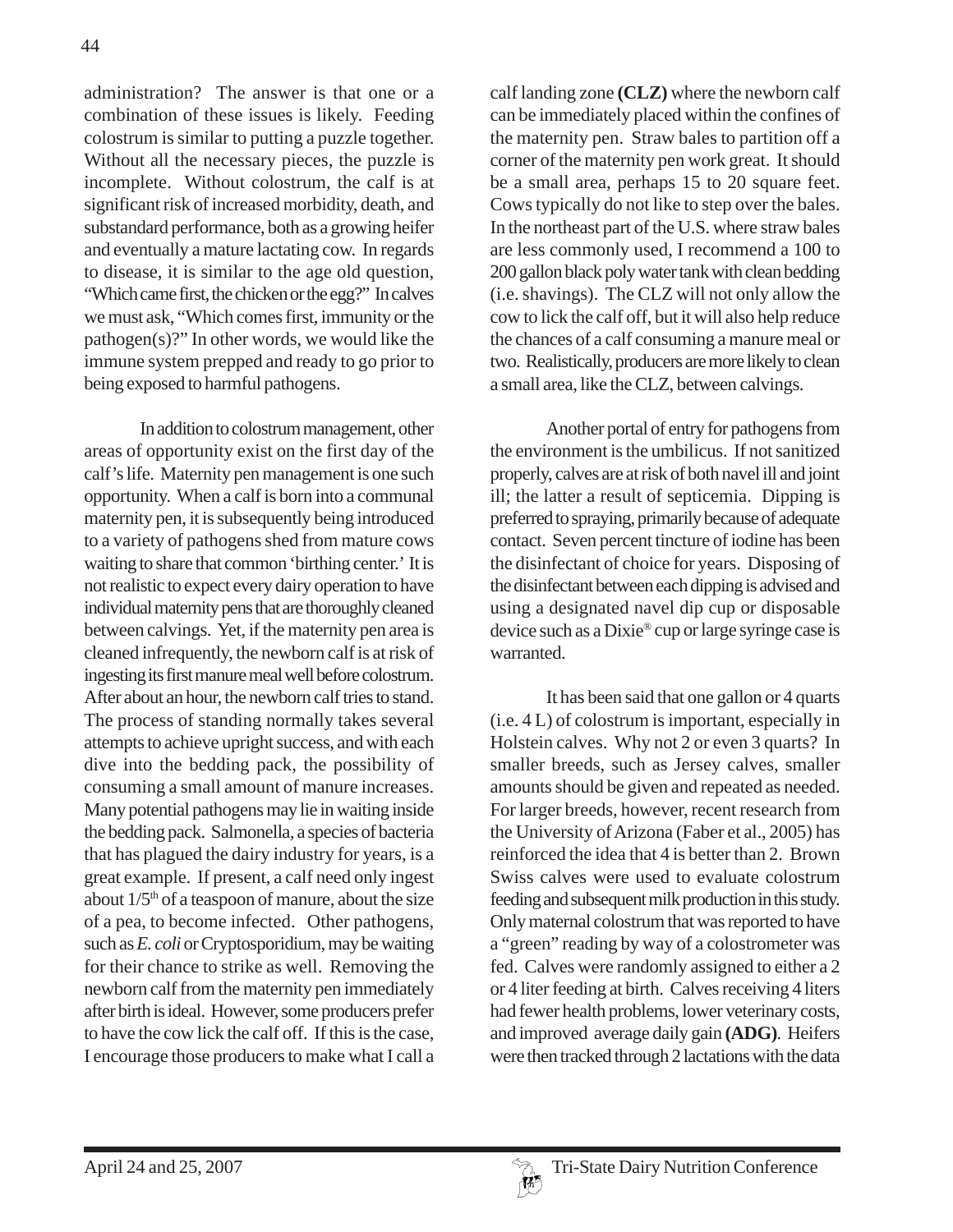suggesting that cows fed more colostrum at birth produced more milk during both lactation periods (Table 1).

What about quality? The quality of colostrum relative to quantity has an inverse relationship. That is, the poorer the quality, the more volume that needs to be given. That statement alone answers in part why more is better. The goal for passive transfer is 10 g/L IgG in serum. Calves unfortunately are not very efficient at absorbing IgG.. Efficiency of absorption is at its highest immediately after birth and quickly falls to zero by 24 hours of age. Research estimates vary widely with the average efficiency of absorption reported to be approximately 35 to 50% at birth. Producers also need to take into account that the average Holstein cow produces 50 g of IgG/L of colostrum. Jerseys tend to produce close to 75 g/L. Yet, not every cow reads the textbook. Without testing colostrum, whether via a colostrometer or direct measurement of antibodies (e.g. Midland Bovine Colostrum IgG test kit; Midland BioProducts Corporation, Boone, IA), we assume the average. Another important fact is that a calf's body contains a plasma volume equal to 9% of its bodyweight. Example math for a 90-lb calf:

A 41 kg (91 lb) calf x  $9\% = 3.7$  L of plasma volume

 $3.7 L x 10 g/L$  (passive transfer goal) = 37 g of IgG needed to be absorbed

Assume 50 g/L IgG colostrum quality unless testing  $x 2 L$  fed = 100 g of IgG x 50% efficiency of  $absorption = 50$  grams absorbed = passive transfer achieved

What if the quality of colostrum is 25 g/L?

 $25 g/L x 2 L fed = 50 g x 50\% = 25 g absorbed$  $=$  FPT

What if the efficiency of absorption is only 35%?

45

 $50 g/L x 2 L$  fed = 100 g x 35% = 35 g absorbed = FPT

Utilizing similar variables, yet increasing the volume of colostrum fed, reveals the following:

 $25 g/L x 4 L fed = 100 g x 50\% = 50 g$  absorbed = adequate passive transfer

 $50 g/L x 4 L fed = 200 g x 35% = 70 g absorbed =$ adequate passive transfer

Without routinely measuring the antibody content of colostrum, as well as knowing that the calf's efficiency of absorption of antibodies rapidly decreases over the first 24 hours of life, feeding 4 quarts in large breeds immediately after birth (or alternatively splitting between two feedings within the first 12 hours in smaller breeds) is crucial to get the calf's immune system off to the correct start.

## **Calories**

There are a variety of calf milk replacers as well as calf starter and grower diets available from which producers can choose. Whether choosing a traditional versus intensified (i.e. accelerated) milk replacer program, a pelleted versus textured calf starter, or tackling the question of when forages should be introduced, producers rely on the expert advice of their local nutritionist for providing a sound nutritional program that yields healthy growing calves. This section covers the very basics of feeding calves and does not reflect any one particular program.

Some of the most significant challenges of nutrition management in calves are cold weather feeding and adequate rumen development, the latter of course which defines, in part, how successful weaning and transition will be. The thermo neutral zone **(TNZ)** for calves under one month of age is

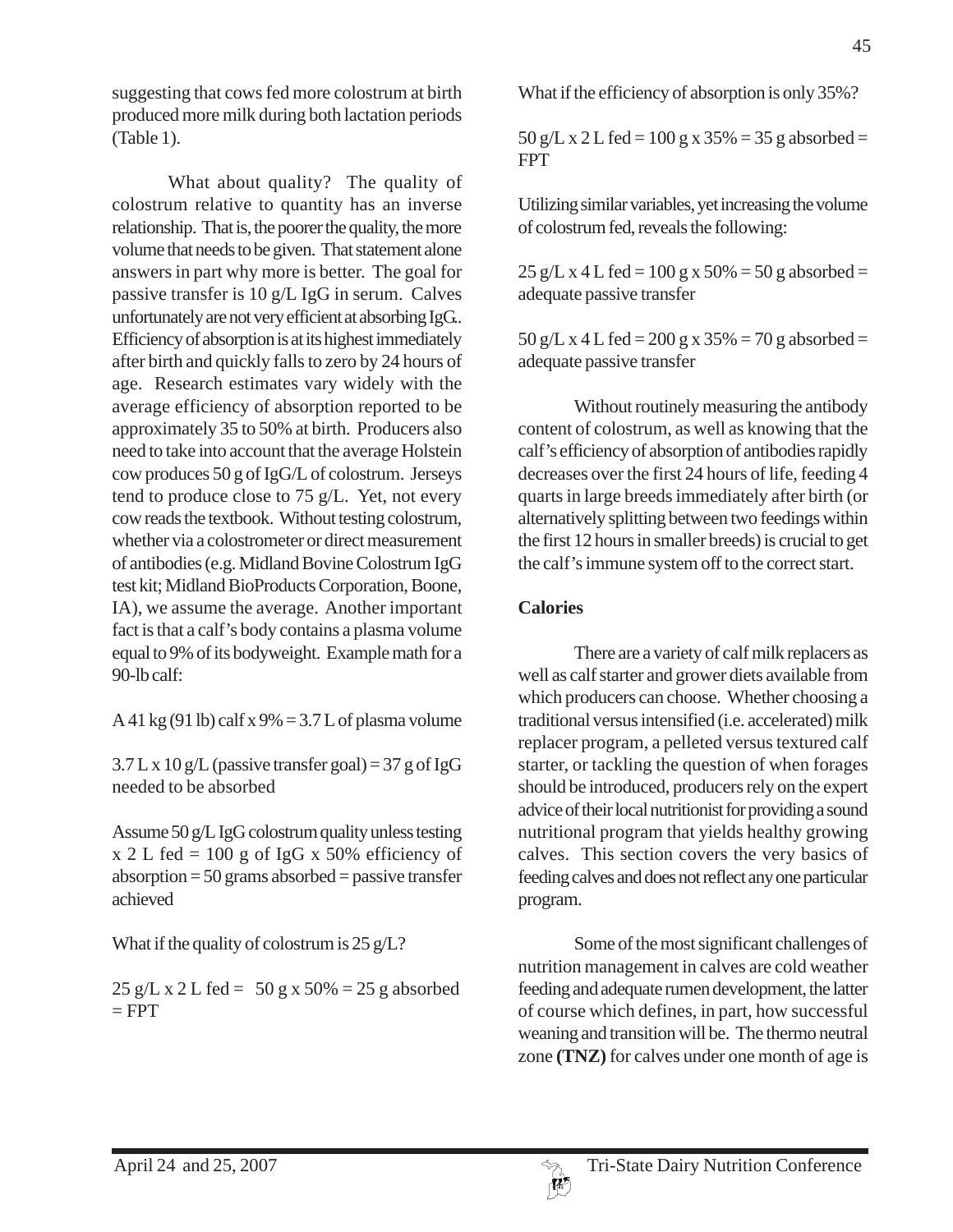approximately 50 to 75° F of ambient temperature. For every 1°F drop in ambient temperature below the TNZ, *maintenance* energy increases by 1%. In other words, at 0°F, a calf should receive 50% more energy (i.e. calories) just for maintenance.

Providing good quality water to calves is crucial, not only for maintaining hydration status but also for adequate rumen development. Research has demonstrated that free-choice water vs. no water available promoted better starter intake, improved ADG, and reduced the incidence of scours (Table 2; Kertz et al., 1984). During the cold winter months, ice is not considered free choice water. Operations in cold climates have learned to adapt to this type of weather. Some producers offer warm water for about an hour after the morning and evening feedings. The water is then removed to prevent freezing in the buckets. An additional feeding of warm water at mid-day is ideal to ensure that calves have enough water available.

Whether an operation is feeding milk replacer or pasteurized waste milk, the calf's esophageal groove is responsible for shunting milk towards the abomasum and away from the rumen. This functional tube closes as a result of nervous stimulation. It is a conditioned reflex and takes place regardless of whether feeding with buckets or nipple bottles (Ørskov, 1972). Although there is no exact timeframe, it is recommended that water be offered to calves no sooner than 15 to 20 minutes after milk feeding. The idea is that this will allow the esophageal groove time to relax, thereby allowing water to enter the rumen. It is not realistic to expect milk buckets to be adequately sanitized between feedings. Rather, these same buckets are often used right after feeding for free-choice water. Inadequate rinsing will result in the mixing of water with left over milk residues, creating a cloudy liquid that may continue to stimulate the esophageal groove, shunting the liquid to the abomasum. Think of the rumen as a vat for making bread. Will brewer's yeast ferment dry? Clean water pails, timing of water

administration, and water quality can have a tremendous impact on rumen development.

When dealing with bloat in milk-fed calves, I like to review several things before blaming a pathogen like Clostridium as the primary cause. Whether feeding with buckets or nipple bottles, making sure the temperature of the milk is approximately 100 to 105° F is crucial. Coffee typically measures around 125° F, which in most cases is too hot for calves to want to consume their milk. More crucial, however, is feeding milk that is too cold. Calves that are hungry will often still consume their milk as it dips below 95° F. Lower temperatures, however, seem to increase the likelihood of bloat. Although research is lacking, it has been theorized that a lower milk temperature may cause an abrupt change in the pH of the abomasum. This abrupt change may in fact allow pathogens, such as Clostridium, which normally resides further down the intestinal tract, a chance to populate the abomasum, resulting in an abomasal bloat. Worn out nipples, or alternatively nipples that have been cut too deep with a knife, are sometimes the culprit on bottle fed operations. On bucket fed facilities, those calves that are 'gulpers' versus 'sippers' may have an increased chance of bloating.

While some milk that finds its way into the rumen is not harmful, a large amount may contribute to bloat. Worn out nipples need to be replaced and gulper calves need to be retrained to drink more slowly. The latter can be accomplished in two ways: 1) by placing the calf back onto a bottle and nipple or 2) by using a floating nipple or similar object in the bucket during milk feeding time. I sometimes recommend using a children's bath toy, such as a rubber duck. The idea is that this will draw the calf's attention such that it will slow down its drinking during milk feeding. Lastly, I review the producer's health records. In older calves with a history of pneumonia, the risk for ruminal bloat increases. It is a condition known as vagal indigestion. When a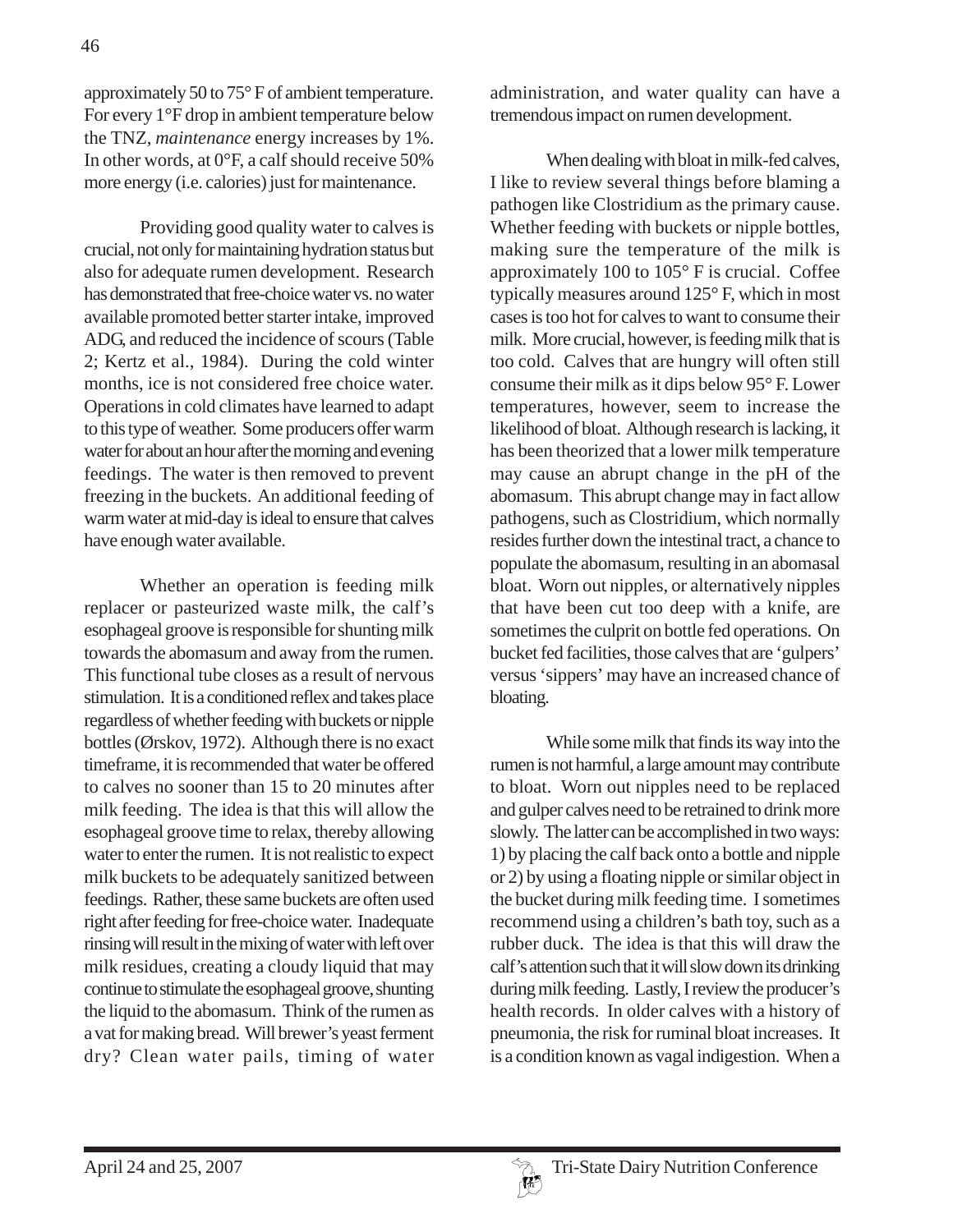calf has had pneumonia, the lymph nodes inside the chest cavity located in an area known as the mediastinum can sometimes become enlarged. This enlargement can place pressure on the vagus nerve as it passes from the brainstem down to the rumen. The pressure on the vagus nerve can interrupt normal nervous stimulation to the musculature found within the walls of the rumen. The outcome is a rumen that cannot contract properly, thereby not allowing the animal to eructate and resulting in rumen bloat.

Volatile fatty acids **(VFA)** produced in the rumen as a result microbial fermentation of the carbohydrate and proteins in the diet have been shown to stimulate papillae development (Brownlee, 1956). Butyric and propionic acids are the primary VFA that drive this tissue growth. Grain is the ideal source for these VFA while hay contributes to volume expansion and musculature development in the forestomach tissues. Good quality hay should be offered after weaning and not before (Stobo et al., 1966).

Most experts agree that calves consuming approximately 2 lb/day of starter for several consecutive days are ready for the weaning process. Weaning should therefore not be dictated by age of the calf or housing constraints. Weaning calves is not dissimilar to the 'freshman slumps' of students. Avoid multiple stressful events during the weaning and transition process to reduce the chances of such slumps. Examples include, but are not limited to: dehorning, castration or removal of extra teats, vaccination(s), and change of grain (i.e. starter to grower). Relocating calves to group pens is in itself stressful; not to mention an overcrowded pen. Calves removed from individual housing are now required to not only find their feed and water in a new place, but they must also now compete with other animals for that feed and water.

The weaning/transitioning pen can often make or break a successful calf-rearing program. This is a prime time for problems, such as bovine

respiratory disease **(BRD)**, and coccidiosis outbreaks to occur. Keep in mind that calves are creatures of habit. That is, they like consistency and need time to adapt to change. The ideal number of calves per pen is 6 to 8. Pens should provide at least 25 to 50 sq. ft. of resting area and 18 inches of bunk space per head. Avoiding headlocks in the first transition pen is warranted unless calves were previously raised in headlock-adapted individual pens. Feeding curbs should be less than 14 inches in height and the feeding area should be raised 4 to 6 inches above the standing area. If elevated feeding troughs are used, they should be no more than 18 inches high and approximately 6 to 8 inches deep (adapted from Raising Dairy Replacements, 2003).

### **Comfort, Cleanliness, and Consistency**

As indicated earlier, comfort starts on day one of the calf's life and continues throughout its lifetime. A calf that is kept dry with adequate shelter, proper ventilation, and offered a sound nutritional program starting with colostrum will not only perform well early in life but can go on to provide a positive economic return for the producer throughout her lactation years. From the time a newborn heifer calf 'hits the ground' at birth to the time she is resting in a free-stall chewing her cud waiting patiently for her turn to be milked again, the bedding she lays on should be as clean and dry as possible. A great way to examine bedding is by the "Wet Knee Test." In other words, if you kneel down and your knee gets wet, it is time to change the bedding. At only 60° F, pathogens like *E. coli* can double in count every 20 minutes! In between calves, all bedding should be removed and disposed; hutches should be cleaned, sanitized, and ultimately placed on new ground for the next resident. To date, there are no known effective disinfectants against cryptosporidium, a common pathogenic protozoa found on most dairy farms. Ultraviolet light can be highly effective against not only this pathogen but others as well. Placing hutches so that UV light can penetrate inside is certainly recommended.

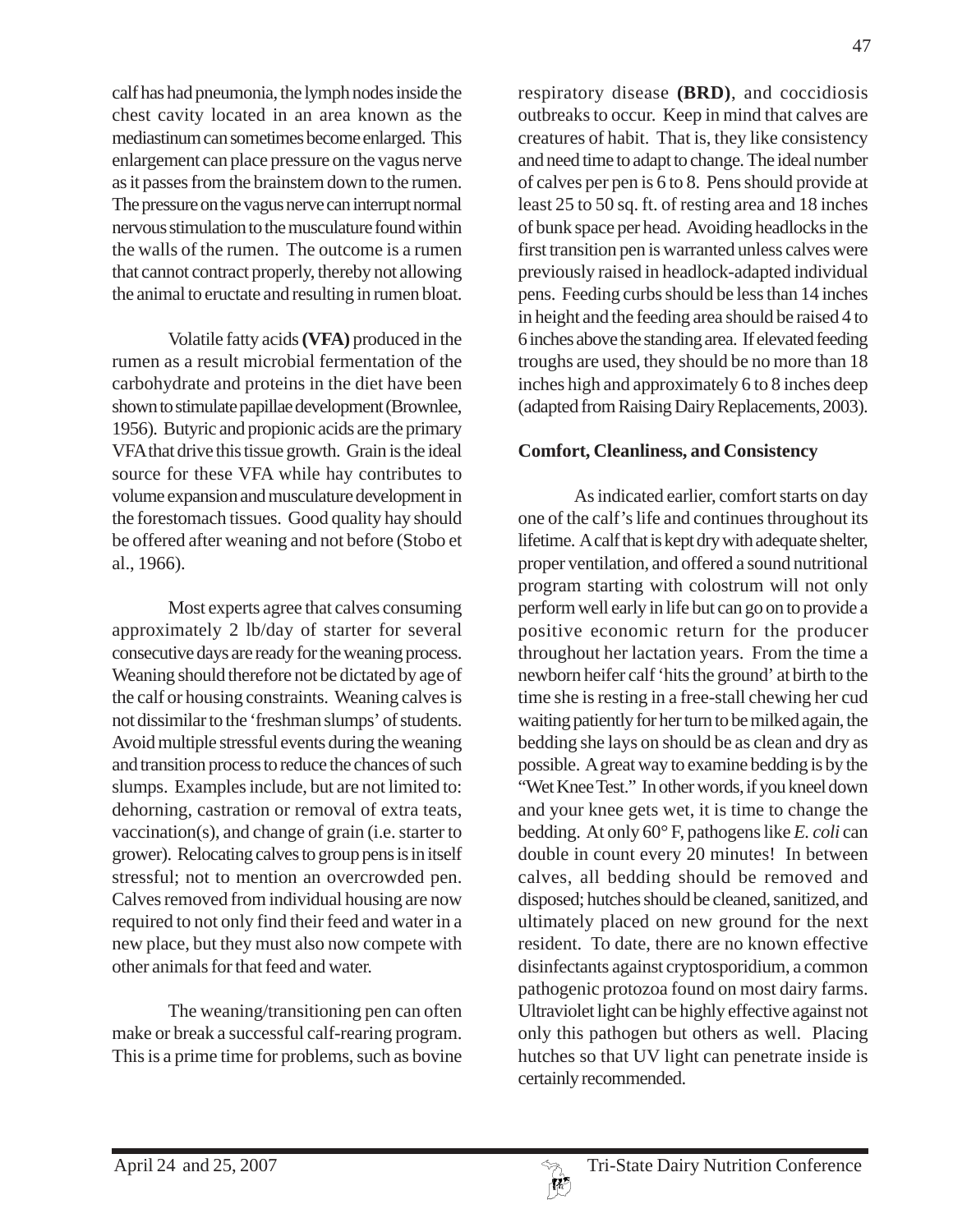Aside from manure, blood and milk proteins provide the best growth media for bacterial pathogens. Milk mixing and feeding equipment should be thoroughly rinsed and disinfected between meals. When contemplating how to sanitize the equipment, think of the milk pipeline and what happens to it after each milking: warm water rinse, soapy disinfectant, acid rinse, and followed by a final hot water rinse. The first rinse should not be extremely hot water because this may actually cause the milk proteins to 'bake' or scald onto the equipment, leaving a substrate available on which bacteria can feed.

Adequate drying of mixing and feeding equipment is essential. Stacking buckets inside one another may take up less space in the mixing room, but this leaves the possibility of moisture being trapped inside. Desiccation ensures that pathogens cannot survive. Stacking pails in a pyramid effect will allow for adequate draining. Another option, especially when bottles and nipples are used, is to place these items on shelving purchased from the local hardware store. Soaking equipment is a common practice, yet if milk residues remain, the opportunity for pathogen survival is real. Drying equipment is a great "pathogen insurance plan."

Don't forget about proper ventilation. The number one limiting nutrient in all species is air. We can all live longer without water and energy, but without oxygen, we will not survive. Calves up to 2 months of age require 50 cubic feet per minute **(CFM)** of air exchange when temperatures are in their TNZ. From 2 to 12 months of age, this number increases to 60 CFM in TNZ temperatures (Table 3; adapted from Raising Dairy Replacements, 2003).

As mentioned earlier, calves are creatures of habit that like consistency. Sudden changes can be stressful on calves. Minimizing the stress placed on calves not only benefits them but will also benefit the producer in that calves typically will perform better and require less individual attention due to medical issues.

# **References**

Brownlee, A. 1956. The development of rumen papillae in cattle fed on different diets. Br. Vet. J. 112:369-375.

Faber, S.N., N.E. Faber, T.C. McCauley, and R.L. Ax. 2005. Effects of colostrum ingestion on lactational performance. The Professional Animal Scientist. 21:420-425.

Kertz, A.F., L.F. Reutzel, and J.H. Mahoney. 1984. Ad libitum water intake by neonatal calves and its relationship to calf starter intake, weight gain, feces score, and season. J. Dairy Sci. 67:2964-2969.

National Animal Health Monitoring Service. 2002. Part 1: Reference of Dairy Health and Management in the United States. Ft. Collins, CO: USDA:APHIS:VS.

Ørskov, E.R. 1972. Reflex closure of the esophageal groove and its potential application in ruminant nutrition. S. Afr. J. Anim. Sci. 2:169-176.

Raising Dairy Replacements. 2003. MidWest Plan Service, Ames, IA.

Stobo, I.J.F., J.H.B. Roy, and H.J. Gaston. 1966. Rumen development in the calf. 1. The effect of diets containing different proportions of concentrates to hay on rumen development. Br. J. Nutr. 20:171- 188.